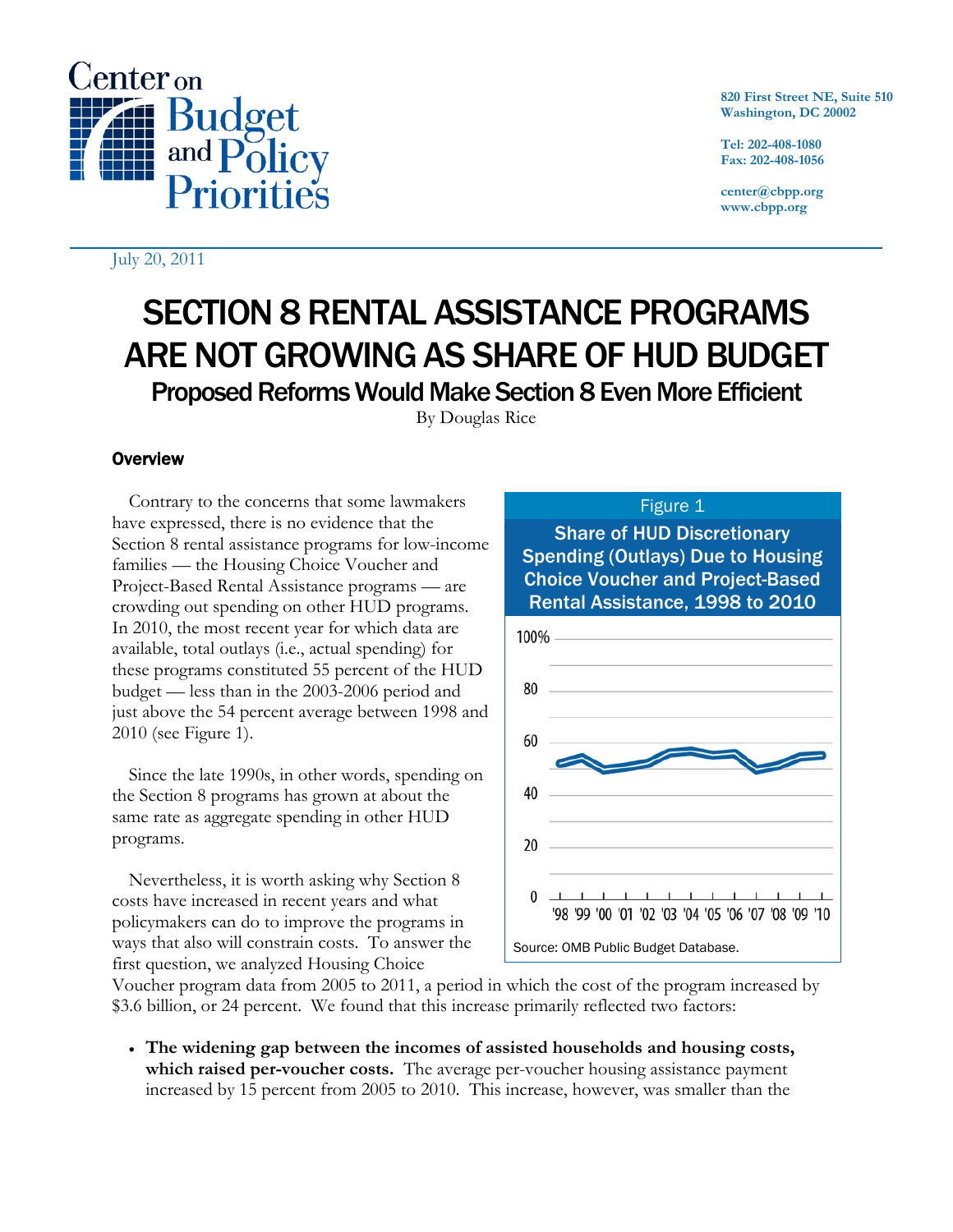increase in private rental housing costs over that period, as measured by HUD's Fair Market Rents (FMRs) (see Figure 2). The fact indicates that state and local housing agencies have done a good job of controlling pervoucher costs.

 **An increase in the number of low-income families using vouchers.** Most of this growth reflected the issuance of new "tenant protection" vouchers to prevent low-income families and communities from losing affordable housing when public housing or other federally assisted housing was demolished or otherwise lost.

Analysis of Section 8 Project-Based Rental Assistance program data suggests that recent spending increases in that program are explained entirely by the widening gap between the incomes of assisted households and housing costs. (Data indicate that the number of units funded by the program declined modestly over the same period.)



The second question — how to reduce costs in Section 8 programs — has become critically important, especially since many lawmakers are seeking deep cuts in discretionary spending to reduce budget deficits. Congress can improve the Section 8 programs and reduce costs by:

- **Enacting Section 8 reform legislation to simplify the rules for determining tenant rents, streamline housing inspection requirements, and support work.** CBO has estimated that provisions similar to those in the draft Section 8 Savings Act (SESA) issued June 16, 2011 by Rep. Judy Biggert, the chair of the House Financial Services Subcommittee on Insurance, Housing and Community Opportunity, would reduce costs by more than \$700 million over five years (that is, the level of new budget authority required to sustain current levels of housing assistance would be reduced by this amount).
- **Improve SESA by adding provisions to make the housing voucher funding system still more efficient, enabling the program to serve more families with available funds and providing Congress and HUD with new tools to constrain program costs.** Congress should require HUD to use the so-called "recent-cost" voucher funding formula, which bases agencies' annual renewal funding on their actual voucher usage and costs in the prior year. It also should require HUD to reduce each agency's renewal funding eligibility by the amount of its "excess" reserves (those above 6 percent of the agency's annual renewal funding eligibility). And Congress should give HUD the authority to reallocate any renewal funds not needed to meet 100 percent of agencies' funding eligibility under the renewal formula to agencies that will use those funds to assist more low-income families.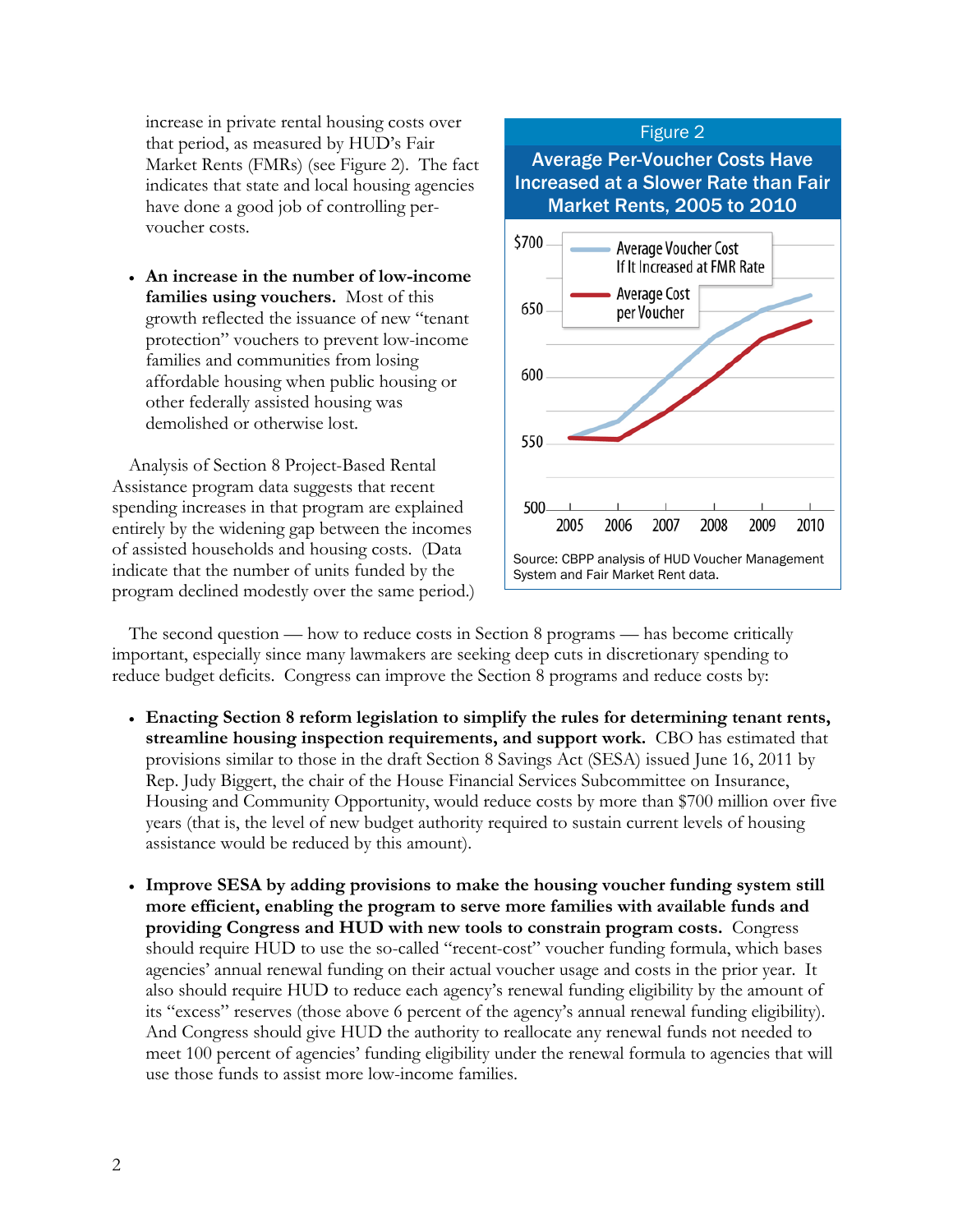#### Section 8's Share of HUD Spending Has Changed Little Since Late 1990s

Approximately 3.3 million low-income families use either Housing Choice vouchers or Section 8 Project-Based Rental Assistance (PBRA) to help them obtain affordable housing. Housing Choice vouchers are used today by 2.1 million low-income families to rent a modest unit of their choice in the private market. Under the PBRA program, HUD provides subsidies to private or non-profit owners of housing developments to compensate them for leasing 1.2 million housing units to lowincome tenants at rents that are affordable to those tenants.

The families helped by these programs represent more than two-thirds of all the low-income families that receive HUD-funded rental assistance, but they constitute only a fraction of the number who are eligible and in need of assistance.<sup>1</sup> More than half of the households using Section 8 rental assistance are elderly or people with disabilities; the rest are mostly families with children. On average, households assisted under the Section 8 programs have annual incomes of just \$12,000, well below the poverty line.

Those who have expressed concerns about the impact of Section 8 costs on the HUD budget and therefore on other HUD housing and community development programs — usually point to changes in the programs' annual budget authority.<sup>2</sup> Total budget authority for the Section 8 programs increased by \$9 billion, or 49 percent, from 2005 to 2011.<sup>3</sup>

However, these budget authority data are a misleading indicator of actual program spending (outlays) for the programs. This is because much of the recent increase in budget authority for the two Section 8 programs was due to three factors that have little to do with actual program costs:

 **Expiration of long-term Section 8 PBRA contracts.** Several decades ago, when HUD signed the original contracts with development owners to participate in the PBRA program, Congress provided sufficient budget authority to make rental assistance payments throughout the contracts' 20- to 40-year terms. As the contracts began to expire in the mid-1990s, however, Congress directed HUD to replace them with contracts funded annually through appropriations. Each year, contracts governing roughly 20,000 to 30,000 units of Section 8 housing expire and HUD replaces them with contracts funded under annual appropriations. This conversion process, which is expected to continue over the next decade as the remaining

<sup>-</sup> $1$  For information about the number and characteristics of families that the major federal rental assistance programs serve, see the fact sheets available on the Center's website at http://www.cbpp.org/cms/index.cfm?fa=view&id=3468.

<sup>&</sup>lt;sup>2</sup> For example, see the announcement of the hearing before the House Subcommittee on Insurance, Housing, and Community Opportunity, "Legislative Proposals to Reform the Housing Choice Voucher Program," on June 23, 2011, http://financialservices.house.gov/News/DocumentSingle.aspx?DocumentID=247738.

<sup>3</sup> Budget authority increased by \$4 billion, or 75 percent, for the Section 8 PBRA program, and \$3.6 billion, or 24 percent, for the Housing Choice Voucher program. The remaining difference in budget authority between 2005 and 2011 was due to the 2005 rescission of budget authority for the Housing Certificate Fund, the source of which we were unable to determine with certainty. It is worth noting that, while the Section 8 PBRA program's share of total HUD budget authority has grown substantially since 2005, the voucher program's share is nearly identical in 2011 to its share in 2005, and has remained fairly stable during the intervening years.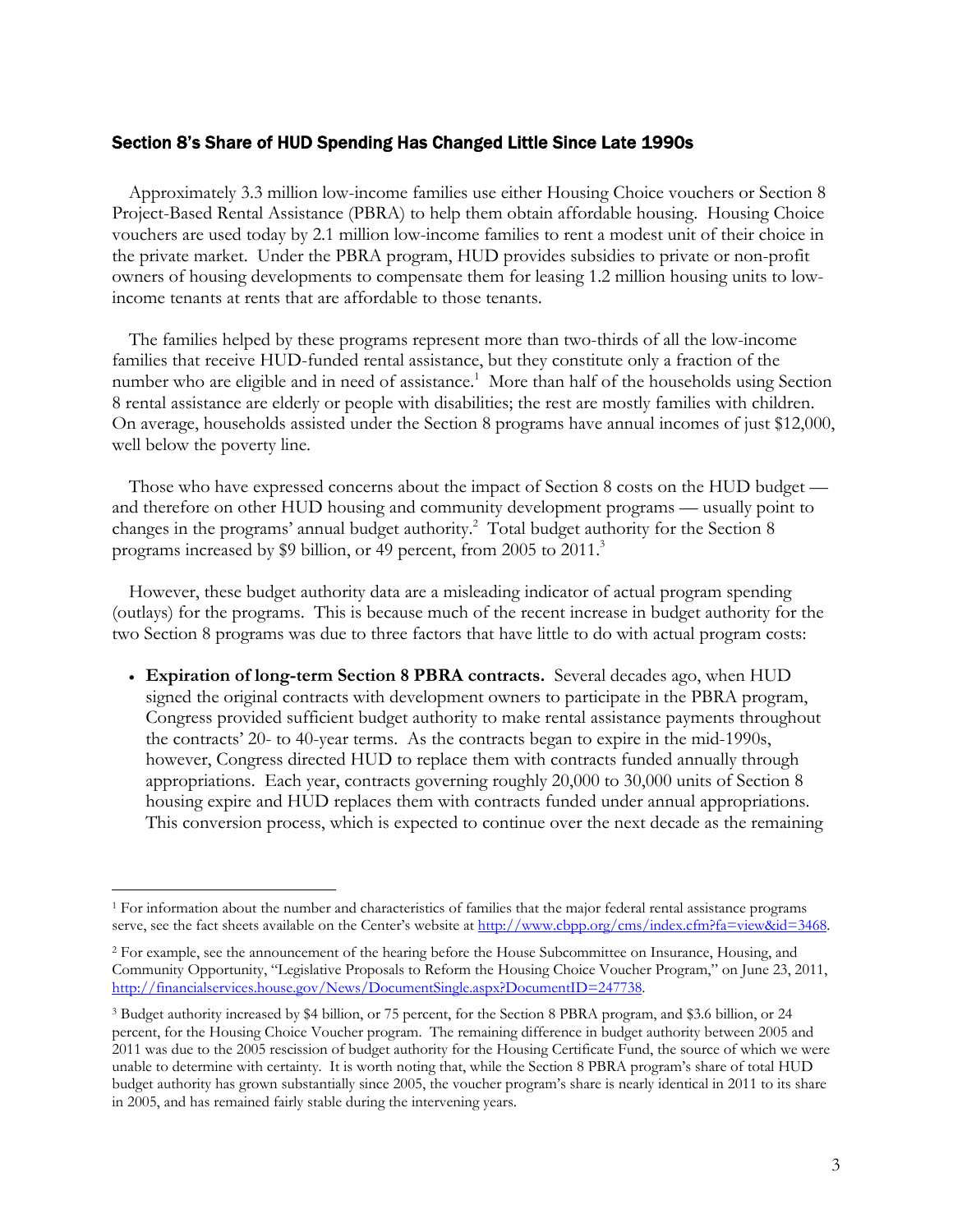20 percent of the original contracts expire, increases the new budget authority required for renewals by roughly 1 to 2 percent every year but has little effect on actual program spending.<sup>4</sup>

- **Restoration of 12-month funding of Section 8 PBRA renewals.** In 2007, HUD advised Congress that it had been systematically "short-funding" PBRA contracts at renewal. Previously, HUD had renewed PBRA contracts on a rolling basis throughout the year, setting aside 12 months' worth of budget authority for each renewed contract. Under the practice of "short-funding" renewals, HUD committed budget authority for only part of the subsequent year —typically enough to cover the rest of the federal fiscal year. Although short-funding has no impact on annual outlays, it temporarily reduces the amount of new budget authority required for renewals (which is almost certainly the reason HUD initiated the practice). That practice, plus HUD budget miscalculations, precipitated a serious renewal funding shortfall in 2007. Consequently, Congress directed HUD to restore the policy of funding PBRA contracts for a full 12 months at renewal.<sup>5</sup> Based on HUD's estimate of the additional budget authority required to restore full-year renewals, Congress provided \$2 billion in emergency funding for the program in the 2009 Recovery Act.
- **Decline in rescissions of unspent budget authority from previous years.** From 1998 to 2009, Congress rescinded \$1.8 billion in Section 8 funds per year, on average, mostly from original long-term PBRA contracts where the amount originally budgeted turned out to exceed the costs of the contracts. These rescissions reduced the amount of *new* budget authority required each year, but, for the most part, had no effect on actual program expenditures (i.e., on outlays). For various reasons, the pool of Section 8 funds available for rescission has shrunk considerably in recent years. As a result, while Congress rescinded \$1.6 billion in Section 8 funds in 2005, the rescission amounts have been much smaller since then, and Congress rescinded no Section 8 funds in 2010 — the first year in more than a decade there was no rescission — or 2011. HUD has needed increases in budget authority in 2010 and 2011 to replace the budgetary room that was opened up in prior years by these rescissions, and thereby to sustain the available funding for the program and avoid cuts in the number of assisted families. The necessary increases in budget authority here, as well, have no effect on actual program spending levels.

Data limitations make it difficult to determine precisely how much each of these factors drove the recent increase in budget authority for PBRA. But the overall effects are clearly visible in a comparison of outlays and budget authority for the two Section 8 programs. As Figure 3 shows, the gap between the two has sharply diminished over time as HUD has replaced long-term contracts with contracts requiring annual budget authority, as Congress reduced and then eliminated annual rescissions of Section 8 budget authority, and as it restored full-year funding of Section 8 contract

-

<sup>4</sup> Each year some property owners decide to leave the PBRA program, which partly offsets the increase in the number of PBRA units requiring renewal funding. When owners choose to "opt-out," the low-income families affected typically receive Housing Choice vouchers to prevent them from being displaced. Thus, the effect of such opt-outs on the HUD budget as a whole is not significant, though costs shift from the PBRA account to the voucher program account.

<sup>&</sup>lt;sup>5</sup> In 2007, HUD miscalculated the amount of budget authority it would need to renew contracts through the fiscal year. As a result, HUD was unable to fulfill its obligation to make assistance payments to thousands of Section 8 properties for several months. See the testimony and response to questions for the record of HUD Chief Financial Officer John Cox before the House Committee on Financial Services, Subcommittee on Housing and Community Opportunity, October 17, 2007.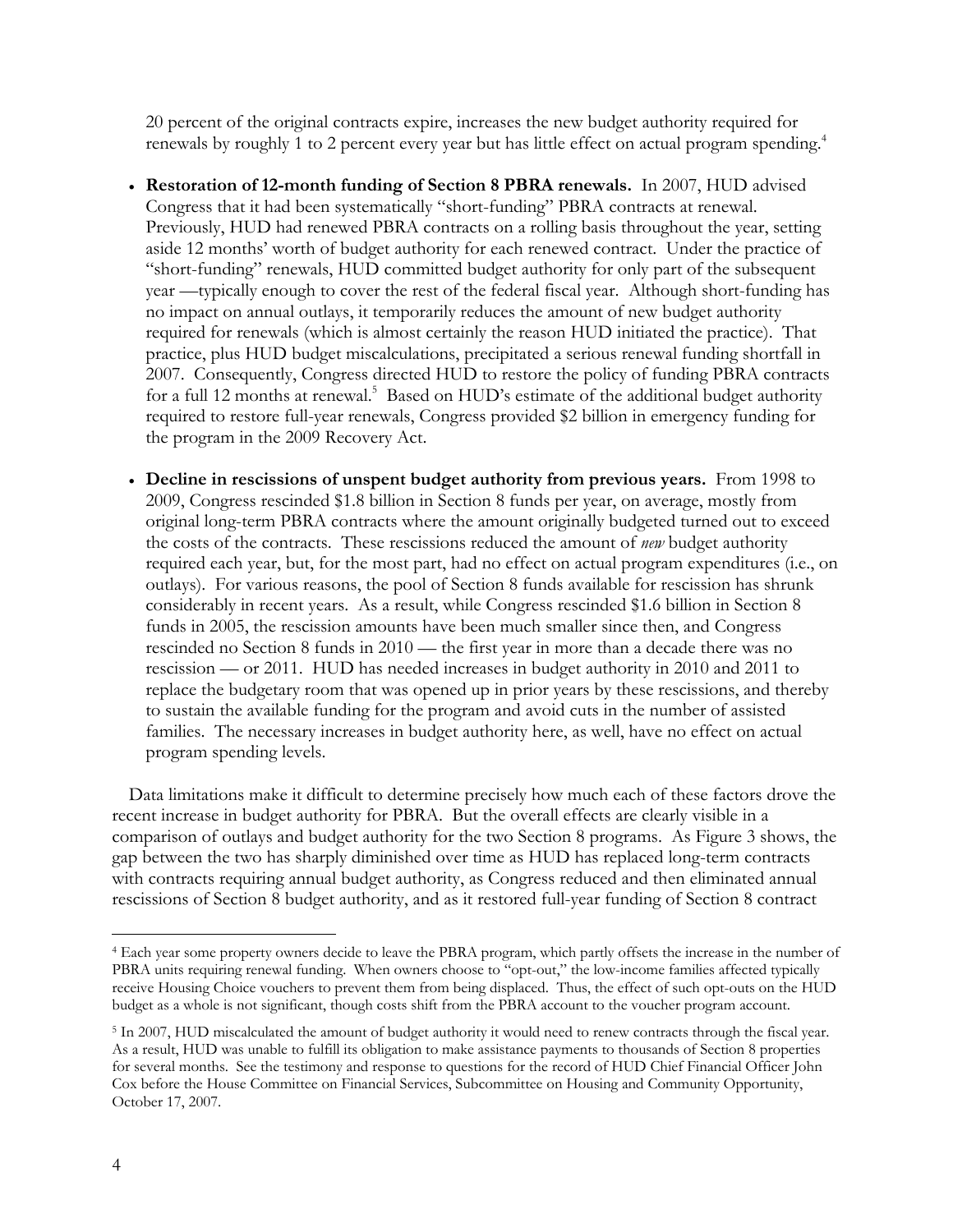renewals.<sup>6</sup> As the gap between budget authority and outlays closes, the growth rate of budget authority flattens out.



Budget authority data thus create a highly misleading impression of actual Section 8 program spending. Program outlays — actual spending — provide a much more accurate picture. As Figure 1 shows, the Section 8 programs' share of total HUD discretionary outlays has remained largely unchanged since the late 1990s. There is no evidence that Section 8 spending is crowding out spending on other HUD programs.

While claims about the impact of Section 8 program costs on the HUD budget are overblown, it remains legitimate to ask why costs have increased in recent years, and what can be done to reduce them. The following sections address those important questions.

# Rising Voucher Program Costs Reflect Widening Gap Between Household Incomes and Housing Costs and Increase in Number of Assisted Families

As noted above, Housing Choice Voucher program costs increased by \$3.6 billion from 2005 to 2011. Our analysis shows that three-fifths of this increase reflected an increase in per-voucher costs — the result of a widening gap between the incomes of assisted households and market housing costs — while nearly 30 percent represented an increase in the number of low-income families using vouchers (see Table 1).<sup>7</sup>

 $\overline{a}$ 

<sup>6</sup> Budget authority actually exceeded outlays in 2009 due to the one-time infusion of \$2 billion in Recovery Act funds. As the purpose of this funding was to restore 12-month renewals of Section 8 PBRA contracts, most of it was spent in fiscal year 2010. The remaining gap, which reemerged in 2010, will continue to shrink over the next ten years as the last original PBRA contracts are converted to contracts that require annual funding.

<sup>7</sup> For a detailed explanation of the data sources and methods used in this analysis, see the methodological appendix.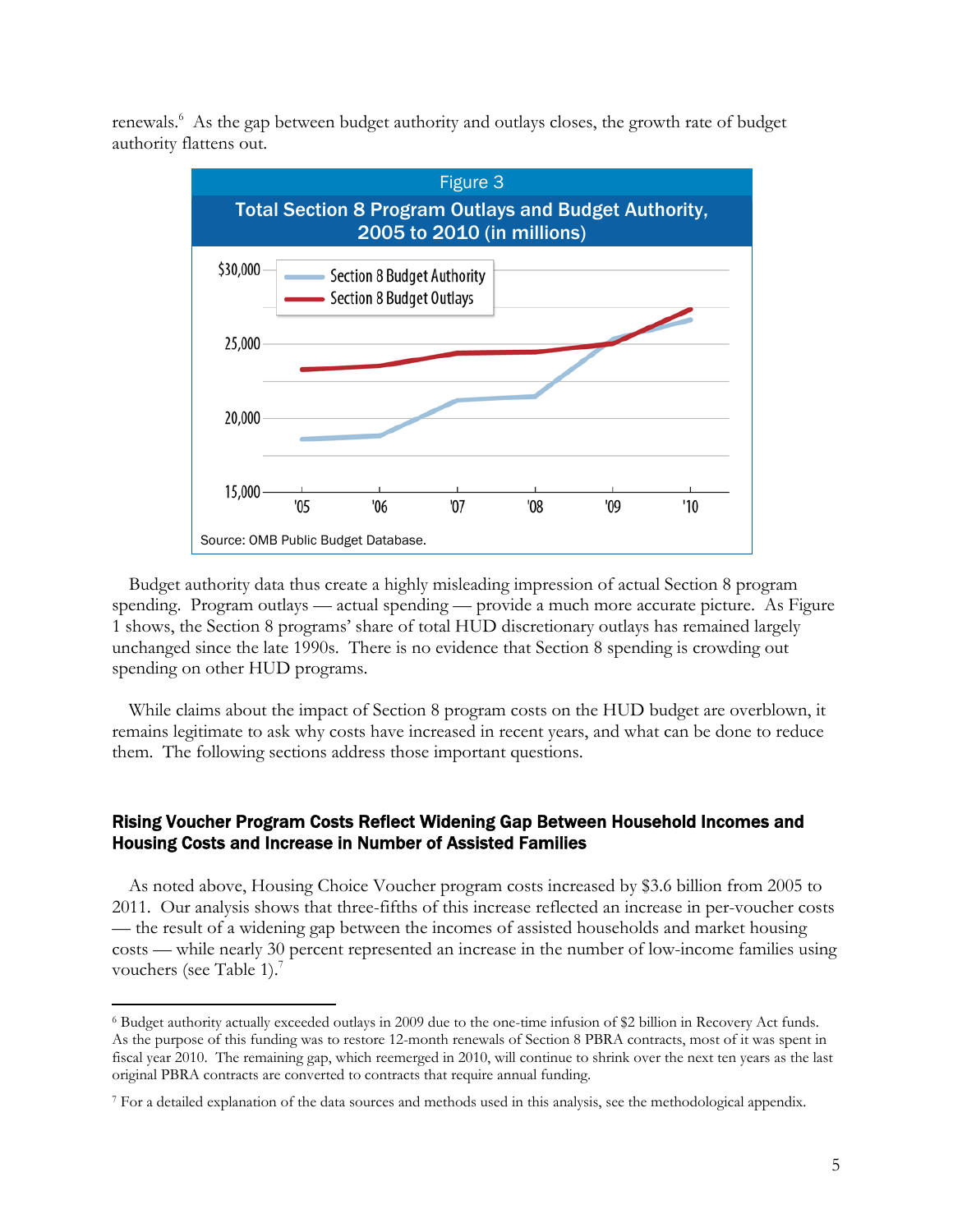#### Widening Gap Between Household Incomes and Housing Costs

Low-income families using vouchers use roughly 30 percent of their income to rent housing in the private market; the voucher assistance payment fills the gap between this contribution and actual housing costs, within limits set by HUD and state and local housing agencies. The size of the gap between housing costs in the private market and tenant incomes thus determines the cost of each voucher.

From 2005 to 2010, the average cost per voucher increased by 15.1 percent. Our analysis assumes that costs in 2011 will rise an additional 0.7 percent, the average of the inflation factors used by HUD in determining agencies' renewal funding eligibility for 2011. This total increase of 15.8 percent in per-voucher subsidy costs from 2005 to 2011 accounts for \$2.2 billion, or 61 percent, of the \$3.6 billion increase in Housing Choice Voucher budget authority over the period.

It is important to note that per-voucher costs have risen *more slowly* than housing costs in the private market. As Figure 2 shows, HUD's Fair Market Rents (FMRs) increased by 19 percent from 2005 to 2010, while average per-voucher costs increased by 15 percent. This is striking because the incomes of assisted households rose more slowly than market housing costs — by about 10 percent from 2005 to 2010, on average. Because vouchers fill the gap between tenant contributions and housing costs, and tenant contributions are based on a percentage of the tenant's income, one would expect per-voucher costs to increase *faster* than housing costs if incomes rise more slowly than housing costs. The most probable explanation is that housing agencies controlled voucher costs through their ability to set payment standards, which determine the maximum allowable voucher assistance payment. On average, voucher payment standards declined in relation to Fair Market Rents from 2005 to  $2010$ .<sup>9</sup>

| Table 1                                                                      |                |            |  |  |  |  |  |  |  |
|------------------------------------------------------------------------------|----------------|------------|--|--|--|--|--|--|--|
| Causes of the Increase in Housing Choice Voucher Program Costs, 2005 to 2011 |                |            |  |  |  |  |  |  |  |
|                                                                              | <b>Dollars</b> | Percentage |  |  |  |  |  |  |  |
| Total Increase in Housing Choice Voucher Budget Authority, 2005 to 2011      | \$3.6 billion  | 100%       |  |  |  |  |  |  |  |
| Widening gap between assisted family incomes and market housing costs        | \$2.2 billion  | 61%        |  |  |  |  |  |  |  |
| Increase in number of families assisted                                      | \$1.0 billion  | 29%        |  |  |  |  |  |  |  |
| Administrative expenses and other factors <sup>8</sup>                       | \$361 million  | 10%        |  |  |  |  |  |  |  |
| Source: CBPP analysis of HUD data.                                           |                |            |  |  |  |  |  |  |  |
|                                                                              |                |            |  |  |  |  |  |  |  |

8 The remaining increase is explained by increased funding for the administrative expenses of housing agencies, including for the Family Self-Sufficiency program, and for the Transformation Initiative.

9 Declines in voucher payment standards result in per-voucher cost savings by reducing rents (or limiting the rent increases) paid to property owners, increasing housing costs paid by tenants, or compelling tenants to rent lower-cost units.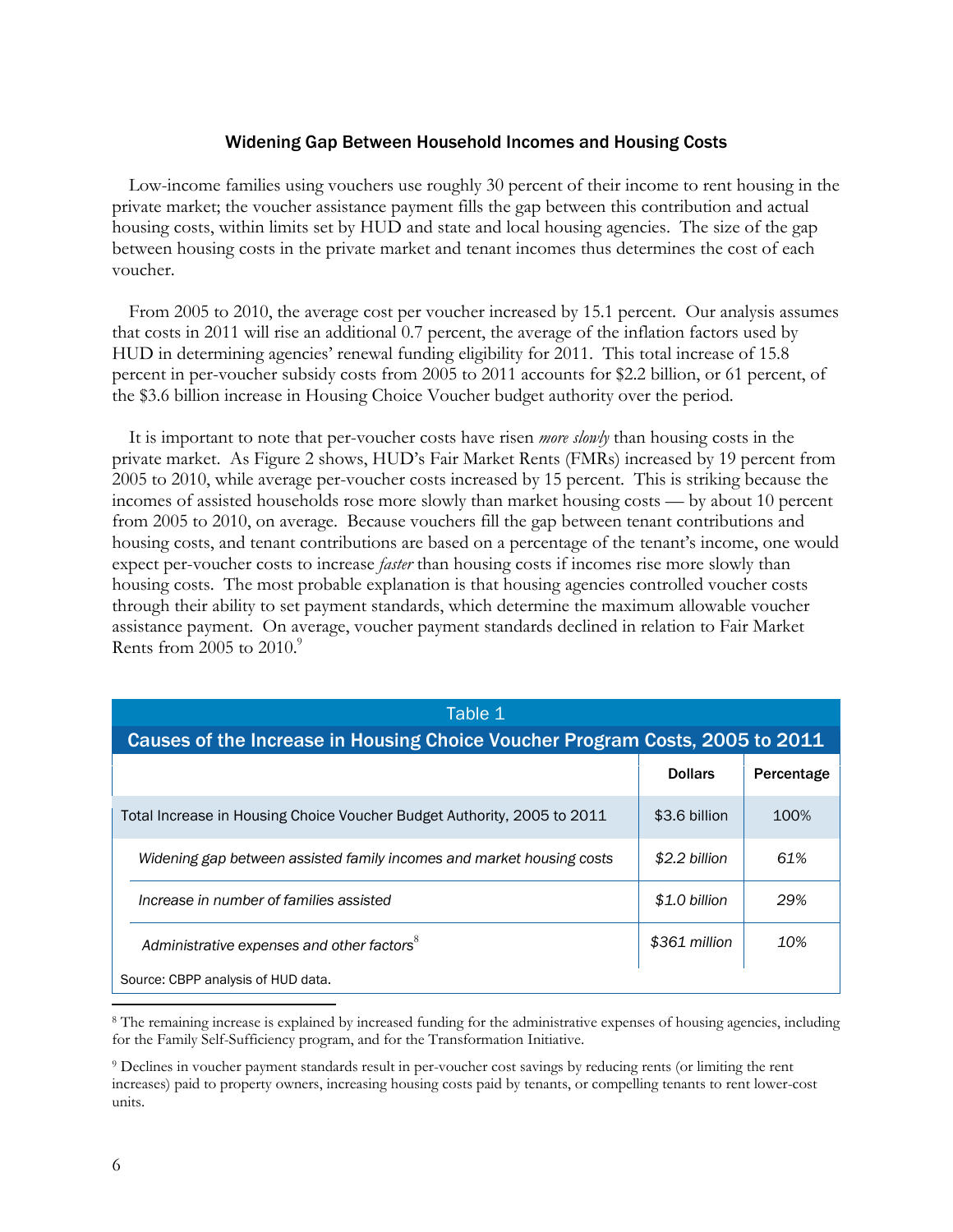#### Increase in Number of Families Using Vouchers

From 2005 to 2010, Congress provided funding for more than 180,000 new Housing Choice vouchers (see Table 2). Nearly 130,000 of these new vouchers were "tenant protection" vouchers that Congress authorized to prevent low-income tenants and communities from losing affordable housing when public housing was demolished or private owners of project-based Section 8 housing chose not to renew their contracts. The rest of the new vouchers were "incremental" vouchers approved for special purposes, such as to assist homeless veterans and people with disabilities, unify families with children that are separated or are at risk of becoming separated because they are unable to afford adequate housing, and provide assistance to low-income families on the Gulf Coast in light of the large-scale destruction of housing in that region by hurricanes.

The number of families actually using Housing Choice vouchers increased by 110,000, or nearly 6 percent, from 2005 to 2010. Increases in the

 $\overline{a}$ 



number of families served account for \$1 billion of the \$3.6 billion increase in Housing Choice Voucher program budget authority from 2005 to 2011.10

| Table 2                                                                                          |                                   |        |        |        |        |        |        |         |  |  |
|--------------------------------------------------------------------------------------------------|-----------------------------------|--------|--------|--------|--------|--------|--------|---------|--|--|
| Congress Funded 180,000 New Housing Choice Vouchers from 2005 to 2010                            |                                   |        |        |        |        |        |        |         |  |  |
|                                                                                                  |                                   | 2005   | 2006   | 2007   | 2008   | 2009   | 2010   | Total   |  |  |
|                                                                                                  | <b>Tenant Protection Vouchers</b> | 26,540 | 23,099 | 25,292 | 19,605 | 16,951 | 17,726 | 129.213 |  |  |
|                                                                                                  | Incremental Vouchers              | O      | 0      | 0      | 14,578 | 28,084 | 9,510  | 52,172  |  |  |
|                                                                                                  | Veterans (VASH)                   |        |        |        | 10.110 | 10.290 | 9.510  | 29,910  |  |  |
|                                                                                                  | <b>Family Unification</b>         |        |        |        | 2.551  | 2.543  |        | 5,094   |  |  |
|                                                                                                  | Non-Elderly Disabled              |        |        |        | 1,917  | 5.249  |        | 7.166   |  |  |
|                                                                                                  | <b>Gulf Coast</b>                 |        |        |        |        | 10,002 |        | 10,002  |  |  |
|                                                                                                  | <b>Total New Vouchers</b>         | 26,540 | 23,099 | 25.292 | 34,183 | 45,035 | 27,236 | 180,385 |  |  |
| Source: Federal Register and HUD documents. Figures represent new vouchers awarded in each year. |                                   |        |        |        |        |        |        |         |  |  |

To summarize, almost all of the increase in renewal costs in the Housing Choice Voucher program from 2005 to 2011 reflects rising per-voucher costs — which have risen more slowly than

<sup>&</sup>lt;sup>10</sup> While Figure 4 and the 110,000 figure represent actual voucher leasing, other factors were also taken into account in determining the share of the funding increase due to changes in the number of families served, consistent with the policies that determined renewal funding in 2005 and 2011. See the methodological appendix for an explanation of this calculation.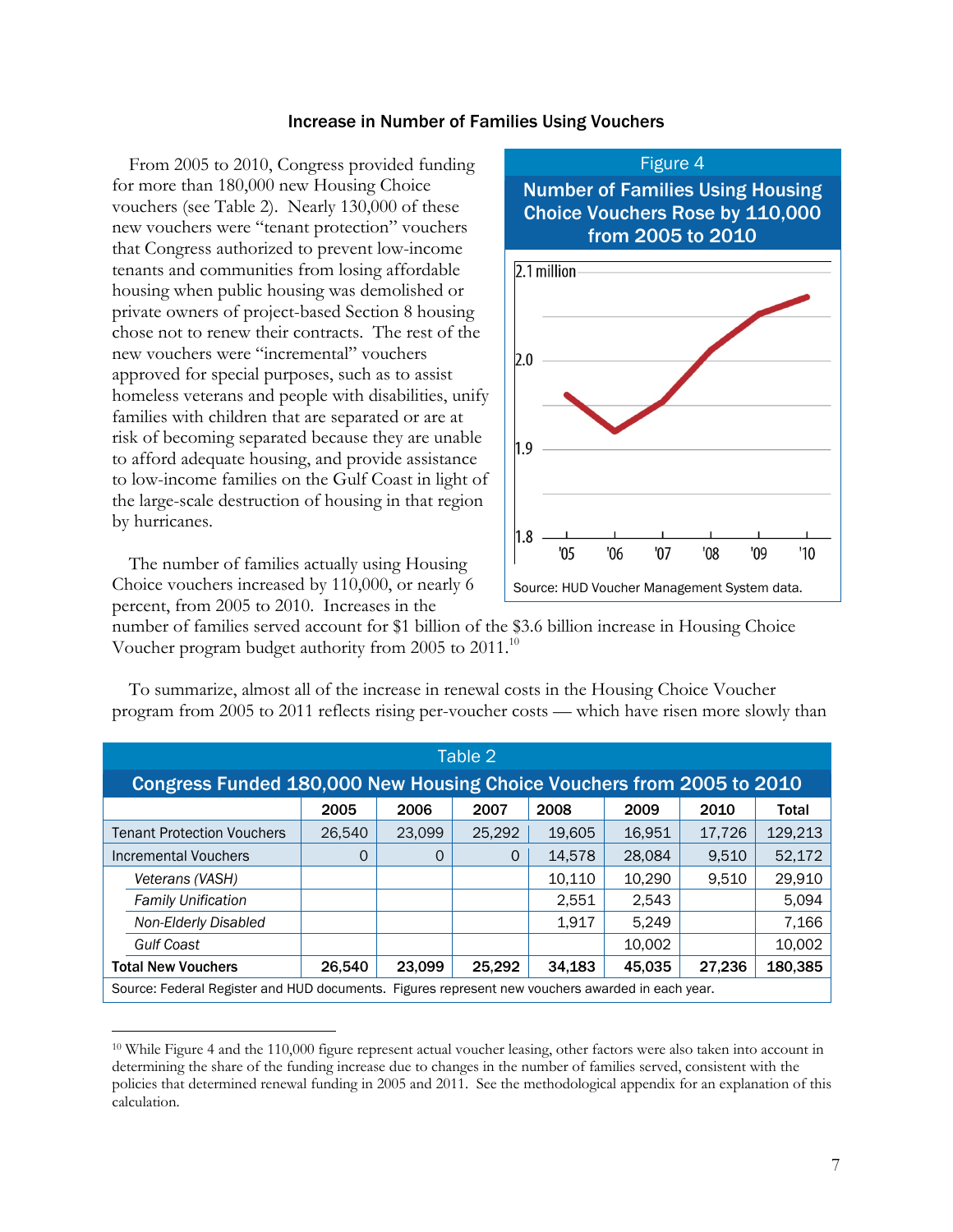costs in the private housing market — and decisions by Congress to serve more families under the program, largely to offset the loss of other forms of housing assistance. These cost trends are precisely what one should expect for a well-managed program that is structured as a public-private partnership to maximize efficiency and flexibility and relies on the participation of private owners of rental housing to meet its goals.

# Widening Gap Between Household Incomes and Housing Costs Also Explains the Recent Increase in Section 8 PBRA Program Costs

Section 8 PBRA program spending (or outlays) increased by \$946 million, or 11 percent, from 2007 to 2010. Over the same period, per-unit assistance costs also increased by 11 percent, while data suggest that the number of units assisted remained fairly steady. As in the Housing Choice Voucher program, per-unit assistance costs are determined by the gap between the tenant's contribution and actual housing costs, as determined by each owner's contract with HUD. This suggests that a widening gap between household incomes and housing costs explains the entirety of the increase in program spending from 2007 to 2010.

Finally, per-unit costs in the Section 8 PBRA program rose at about the same rate as housing costs in the private market over the period, as measured by HUD Fair Market Rents (FMRs).

#### Congress Should Enact Legislation to Improve Section 8 Programs and Reduce Costs

As demands grow to reduce the federal budget deficit, stakeholders have raised legitimate concerns about the outlook for HUD affordable housing and community development programs.<sup>11</sup> These concerns are especially urgent because significant increases in funding for HUD programs particularly for the three major rental assistance programs — will likely be required to prevent reductions in the number of low-income families receiving federal rental assistance.

Although future cost trends are difficult to predict, recent experience indicates that rent and utility costs in the private market will continue to rise over the coming decade.<sup>12</sup> If this occurs, the cost of renewing rental assistance for families assisted under the two Section 8 programs also will grow, as these costs track those in the private rental housing markets (with adjustments for growth in the number of families assisted under the Housing Choice Voucher program). In addition, public housing — the third major rental assistance program, which provides affordable housing for about 1.1 million low-income families — faces a \$26 billion backlog in capital repairs needed to prevent

 $\overline{a}$ 

<sup>&</sup>lt;sup>11</sup> For a discussion of the potential impact of deficit reduction measures on housing and community development programs, see Douglas Rice and Barbara Sard, "Unbalanced Approach to Deficit Reduction Could Cripple Housing and Community Development Programs," Center on Budget and Policy Priorities, June 23, 2011, http://www.cbpp.org/cms/index.cfm?fa=view&id=3519.

<sup>&</sup>lt;sup>12</sup> For a discussion of the outlook for rental housing markets, see Joint Center for Housing Studies of Harvard University, *America's Rental Housing: Meeting Challenges, Building on Opportunities*, President and Fellows of Harvard University, 2011.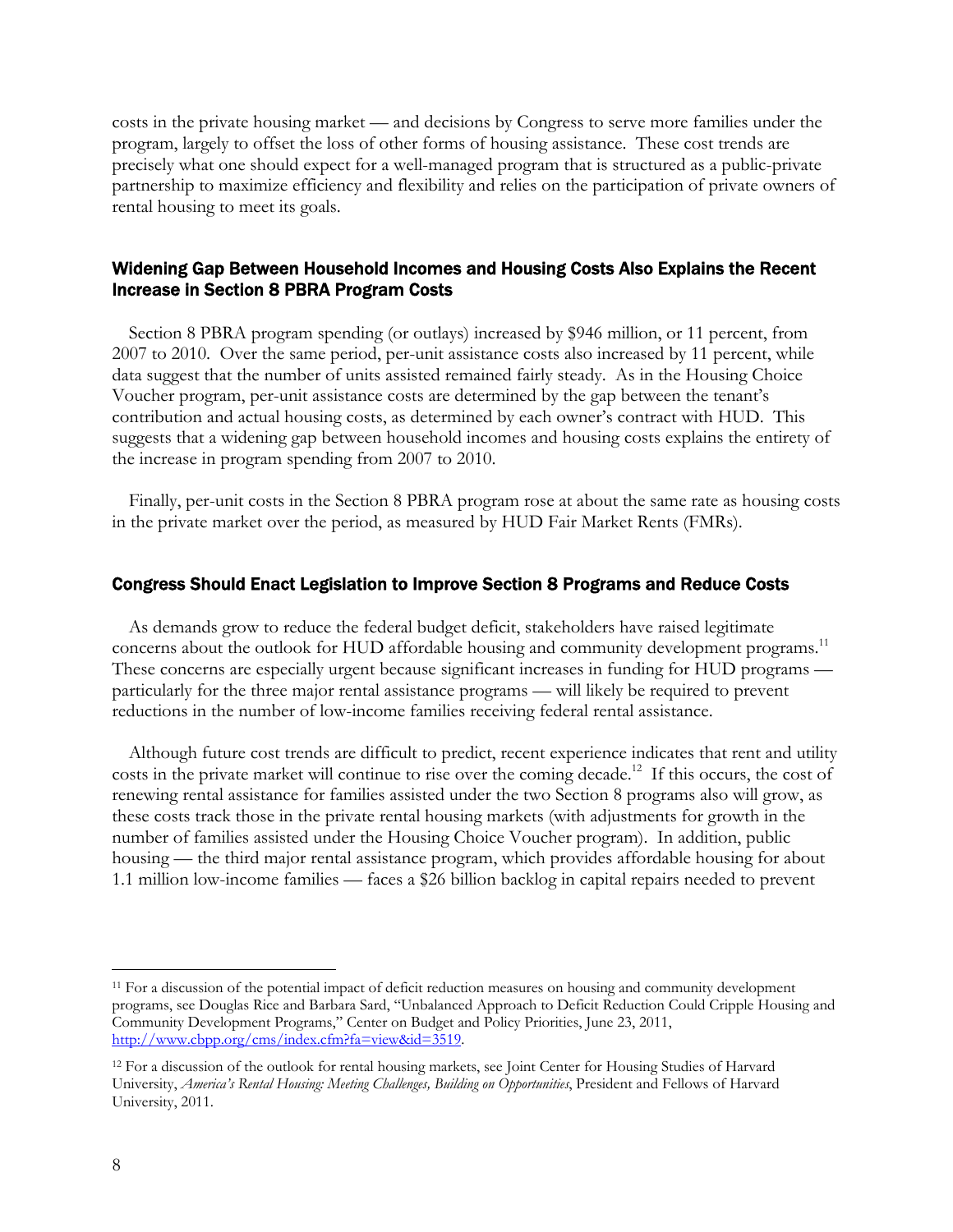the deterioration of living conditions.<sup>13</sup> Funding for such repairs comes largely through annual appropriations.

The deep cuts in funding for discretionary programs that some lawmakers are proposing would thus risk the loss of rental assistance for large numbers of low-income families. Alternatively, if Congress chooses to protect vulnerable families from losing federal rental assistance — which should be a high priority in any strategy to reduce the budget deficit — then other housing and community development programs could face even deeper cuts.

Fortunately, Congress and HUD can make the Section 8 programs even more cost effective *without* reducing assistance to needy families, increasing their housing costs to unaffordable levels, or discouraging private owners from participating in the programs. Two steps can achieve these goals.

 **Enact Section 8 reform legislation that would simplify the rules for determining tenant rents, streamline housing inspection requirements, and support work by making modest adjustments to the income targeting limits and strengthening the Family Self-Sufficiency program.** These reforms all are part of the draft Section 8 Savings Act (SESA), which is a revised version of the Section 8 Voucher Reform Act (SEVRA) that the House Financial Services Committee approved in 2009.

Last year, the Congressional Budget Office (CBO) estimated that provisions similar to those in SESA would reduce costs in the three major rental assistance programs by more than \$700 million over five years (that is, the level of new budget authority required to sustain current levels of housing assistance would be reduced by this amount). Moreover, SESA would reduce administrative costs in other ways not reflected in the CBO estimate that could amount to several hundred million dollars more in savings over five years, such as through a reduction in the number of housing inspections that agencies must perform and the required frequency of rent recertifications for families with fixed incomes. Policymakers could use these savings to extend assistance to more families, mitigate the impact of budget cuts on other housing and community development programs, or reduce the deficit.

- **Strengthen SESA to further improve the efficiency of housing voucher renewal funding policy.** The draft SESA legislation includes important improvements. But additional provisions would further enhance the voucher program's efficiency and effectiveness.
	- ° First, SESA should require HUD to use a renewal formula that bases each agency's funding eligibility on its actual voucher usage and costs in the prior year, with adjustments for factors such as inflation.<sup>14</sup> Such a "recent cost" formula, which Congress has used in the annual appropriations acts since 2007, distributes funds more efficiently than the alternatives HUD has tried, thereby reducing the funding required to ensure that no low-income family loses rental assistance due to agency funding shortfalls. It also makes funding more reliable for agencies, giving them confidence that their renewal funding will be adequate to meet their obligations to

 $\overline{a}$ 

<sup>13</sup> See Abt Associates, *Capital Needs in the Public Housing Program*, U.S. Department of Housing and Urban Development, November 24, 2010, http://portal.hud.gov/hudportal/documents/huddoc?id=PH\_Capital\_Needs.pdf.

<sup>&</sup>lt;sup>14</sup> The draft SESA bill refers to the recent-cost formula but does not mandate its use.